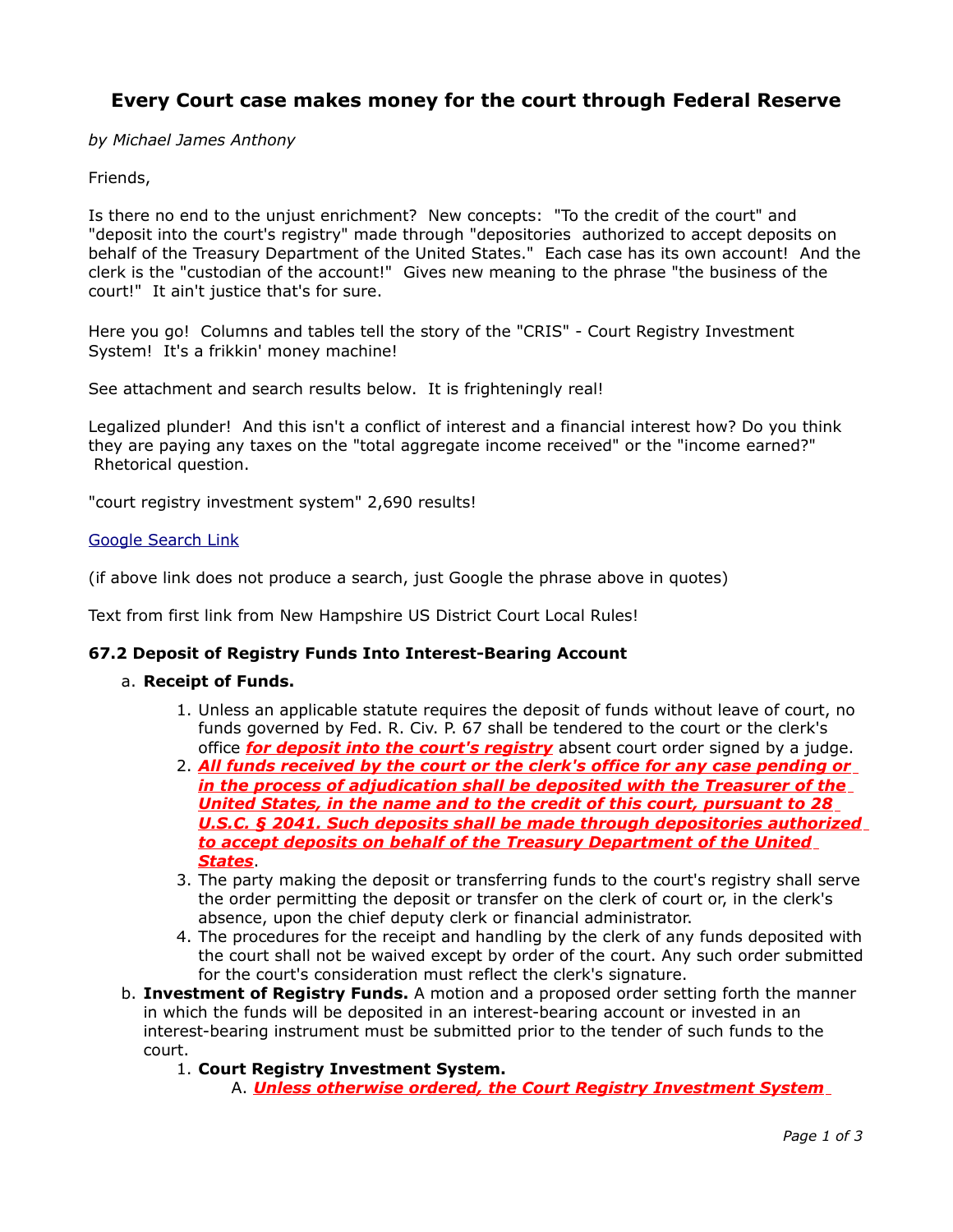*(CRIS), administered through the United States District Court for the Southern District of Texas, shall be the investment mechanism authorized.*

- B. *Under CRIS, monies deposited in each case under subsection (a)(1) will be "pooled" together with those on deposit with the Treasury to the credit of other courts in CRIS and used to purchase Treasury securities which will be held at the Federal Reserve Bank of the Dallas/Houston Branch in a safekeeping account in the name and to the credit of the Clerk, United States District Court for the Southern District of Texas, hereby designated custodian for the CRIS.*
- C. *A separate account for each case will be established in CRIS titled in the name of the case giving rise to the investment.* All income received from each investment will be distributed on a pro-rata basis based upon the ratio of each account's principal to the *total aggregate income received*. Weekly reports indicating the amount of principal contributed and the *income earned* will be prepared and distributed to each court participating in CRIS and shall also be made available to the parties to the action or their counsel.
- 2. **Other Investments and Instruments.** Should an investment mechanism other than CRIS be utilized, the written stipulation filed by counsel must contain the following information:
	- A. the amount to be invested;
	- B. the form of interest-bearing account or instrument;
	- C. the name and address of the federally insured local institution where the deposit is to be made or by whom the interest-bearing instrument is to be issued;
	- D. *the name, address, social security number or taxpayer identification number of the party or parties with a real or potential interest in the deposit or instrument;*
	- E. the form of additional collateral to be posted by the private institution in the event that standard FDIC or FSLIC coverage is insufficient to insure the total deposit;
	- F. a direction to the clerk to deduct from the income earned on the investment a fee not exceeding that authorized by the Judicial Conference of the United States and set by the Director of the Administrative Office as published in the Federal Register; and
	- G. such other appropriate information that may be deemed applicable under the facts and circumstances of the particular case.

#### *Upon court order to deposit and invest registry funds locally, the clerk shall serve as custodian of the account or financial instrument and shall keep such account, certificate of deposit, or financial instrument in a secure and safe place subject to further order of the court.*

- c. **Registry Investment Fee.** Pursuant to 28 U.S.C. § 1913 and this rule, the custodian is authorized and directed to deduct the registry fee. The proper registry fee shall be determined on the basis of the rates authorized by the Judicial Conference of the United States and set by the Director of the Administrative Office as published in the Federal Register. The authorized custodian of an investment account shall deposit such fee with the Treasury Department to the credit of the Administrative Office of the United States Courts. In cases where funds are ultimately disbursed to the United States or to agencies or officials thereof, the clerk shall refund the registry fee to those agencies or officials upon application filed with the court.
- d. **Cash Bail.** If cash bail in an amount in excess of \$10,000 is deposited with the court, it may be placed in an interest-bearing account upon motion of the submitting party. The